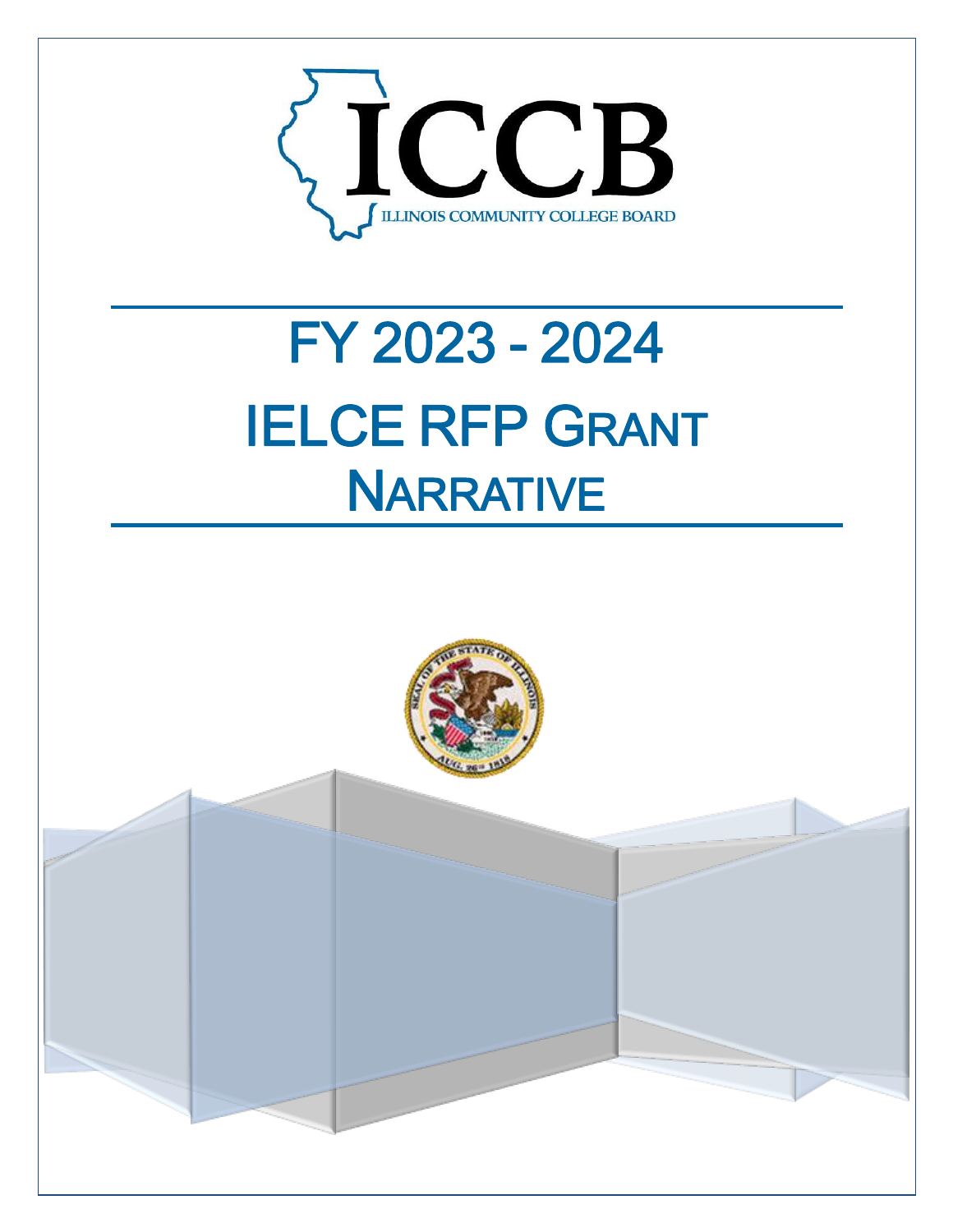# **Table of Contents**

| Section 11: Corrections (Section 225) (If applicable)  Error! Bookmark not defined. |  |
|-------------------------------------------------------------------------------------|--|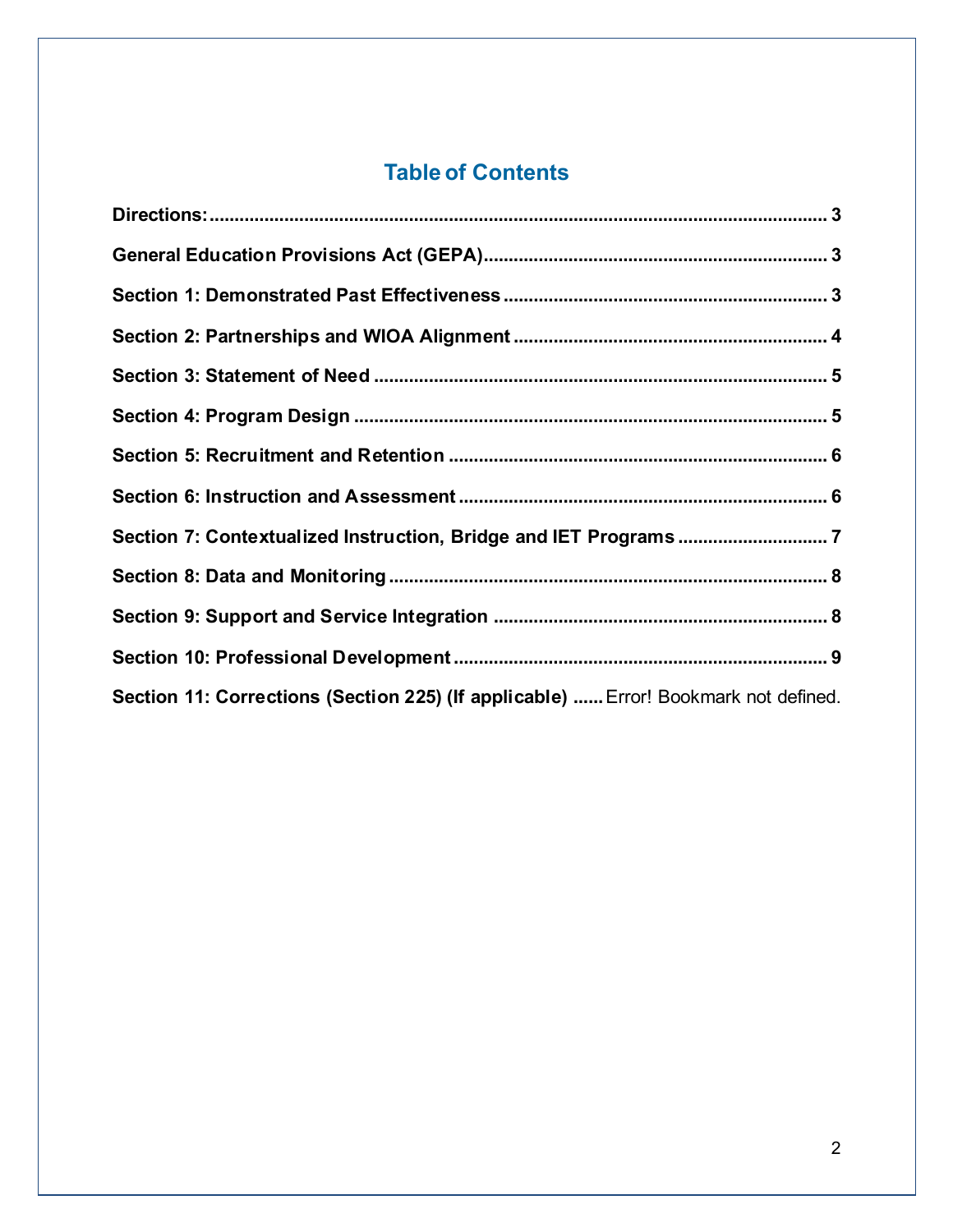#### <span id="page-2-0"></span>**Directions:**

The Grant Narrative should not exceed 25 pages, double spaced, 12-point font. Any pages beyond that will not be reviewed.

- A Table of Contents is suggested and does not count toward the 20-page limit.
- Section Headers are encouraged and responses labeled.

#### *\*\*Programs can apply for the IELCE funding separately from the AEFL funding. \*\**

# <span id="page-2-1"></span>**General Education Provisions Act (GEPA)**

Provide a statement that your agency will address equity issues identified under the General Education Provisions Act (GEPA) section 427.

### <span id="page-2-2"></span>**Section 1: Demonstrated Past Effectiveness**

Demonstrated effectiveness is determined by past effectiveness. Review the demonstrated effectiveness and provide the required data for past effectiveness.

**Demonstrated Effectiveness**. The eligible applicant must demonstrate effectiveness in serving the target population(s). (34 CFR Part 463) The ICCB will review information below in making this determination**.** Applications that do not meet the demonstrated effectiveness criteria as listed below will not be considered in the competitive process. (Federal Requirement)

(a) For the purposes of this section, an eligible provider must demonstrate past effectiveness by providing performance data on its record of improving the skills of eligible individuals, particularly eligible individuals who have low levels of literacy, in the content domains of reading, writing, mathematics, and English language acquisition. An eligible provider must also provide information regarding its outcomes for participants related to employment, attainment of secondary school diploma or its recognized equivalent, and transition to postsecondary education and training.

There are two ways in which an eligible provider may meet the requirements in paragraph (a) of this section:

- (1) An eligible provider that has been funded under title II of the Act must provide performance data required under section 116 to demonstrate past effectiveness. *Examine the most recent three years of provided service to identify past effectiveness in serving students and meeting performance targets.*
- (2) An eligible provider that has not been previously funded under title II of the Act must provide performance data to demonstrate its past effectiveness in serving basic skills deficient eligible individuals including evidence of its success in achieving outcomes listed in paragraph (a) of this section.

**Past Effectiveness.** Provide three year's data to demonstrate past effectiveness in serving eligible adult learners. If applying as a consortium, address each question for all consortium members.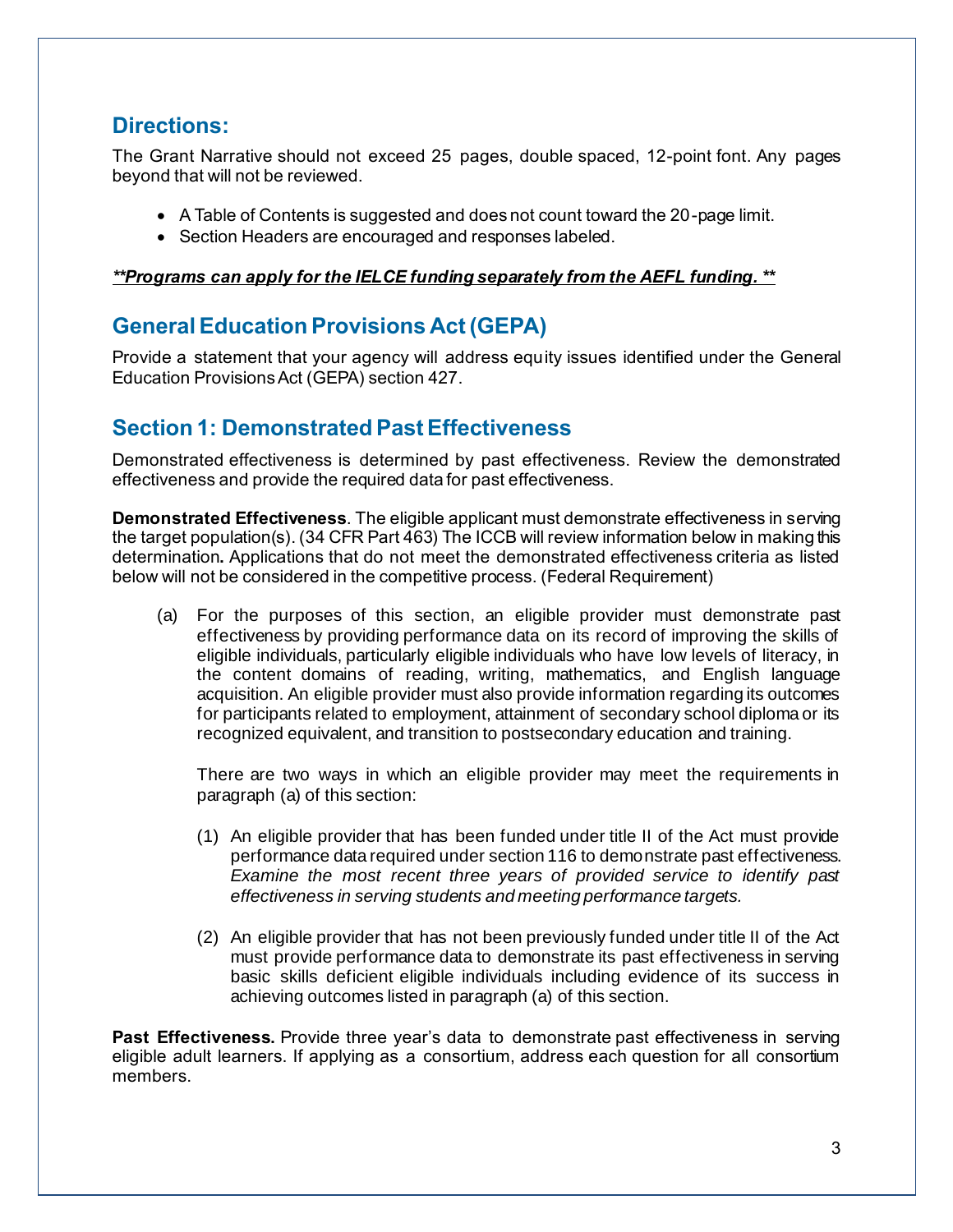To demonstrate past effectiveness, provide three-years of continuous data achieving at least 70% of the following performance measures:

**Credential Attainment Rate (27%):** the percentage of program participants who obtain a recognized postsecondary credential or a secondary school diploma or its recognized equivalent during participation in or within one year after exit from the program providing they obtain or retain employment or enter postsecondary education

**Measurable Skill Gains (46%)**: the percentage of program participants who, during a program year, are in an education or training program who are achieving measurable skill gains toward such a credential or employment

Criteria for eligible agencies, demonstrated effectiveness, and past effectiveness are outlined in Section 1 of the Notice of Funding Opportunity and alignment with the data provided and the Performance Targets outlined in Section 6 of the Notice of Funding Opportunity.

### <span id="page-3-0"></span>**Section 2: Partnerships and WIOA Alignment**

This section includes *Program Considerations 4 and 10 outlined in the Notice of Funding Opportunity.* 

**2.1 Alignment with Local Workforce Innovation Board Area Plans.** WIOA mandates Local Boards to coordinate activities with education and training providers within the Local Workforce Development Area (Local Area) as outlined in WIOA Section 107(d)(11) and Title 20 Code of Federal Regulations 679.370(n). In accordance with WIOA Title II, the AEFLA grant requires Local Boards to review all AEFLA applications submitted to the ICCB from eligible providers within the Local Area to determine whether the applications are consistent with their Local Plans and submit a recommendation to the ICCB. The ICCB will facilitate this process post-submission.

Describe how your proposed programing and goals align with your local workforce innovation board(s) plan(s). Include all Workforce Innovation Areas your program operates within. (Federal Requirement) Specifically, identify how your proposed activities will meet the goals and priorities of the local plan and meet the education and employment needs of the area.

- **2.2 One-Stop Partner Responsibilities.** Provide a description of how the eligible provider will fulfill, as appropriate, required one-stop partner responsibilities to:
	- (b) Provide access through the one-stop delivery system to adult education and literacy activities;
	- (c) Use a portion of the funds made available under the Act to maintain the one-stop delivery system including payment of the infrastructure costs for the one-stop centers in accordance with the methods agreed upon by the Local Board and described in the memorandum of understanding or the determination of the Governor regarding State one-stop infrastructure funding;
	- (d) Enter into a local memorandum of understanding with the Local Board relating to the operations of the one-stop system;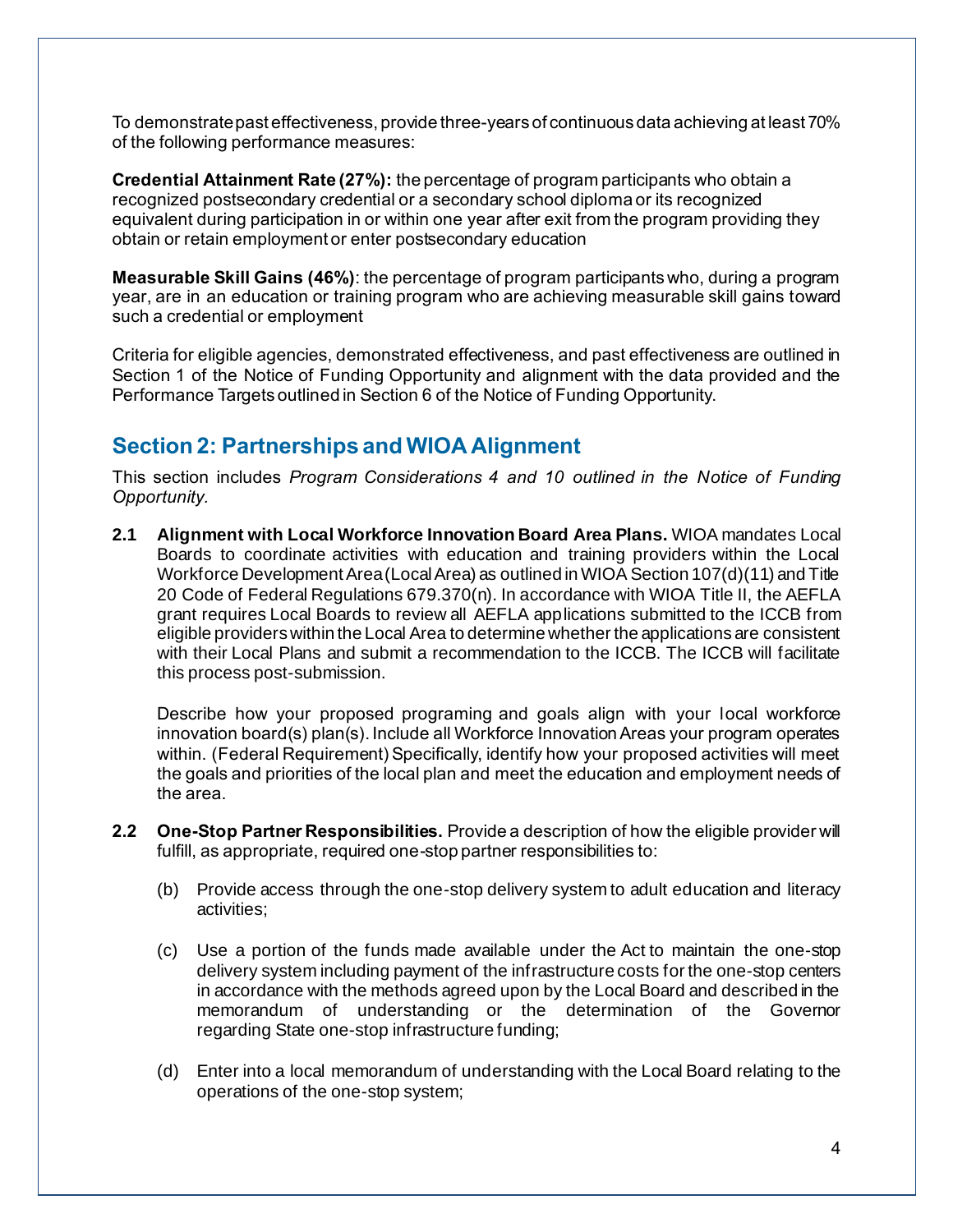- (e) Participate in the operation of the one-stop system consistent with the terms of the memorandum of understanding and the requirements of the Act; and,
- (f) Provide representation to the local board.
- **2.3 Partnerships and Collaborations.** Describe the partnerships, collaborations, and/or innovative projects that have been created to meet the needs of the IELCE program participants. Include how the program will strengthen the partnerships with LWDB.

### <span id="page-4-0"></span>**Section 3: Statement of Need**

The following questions outline the need for adult education services, *Program Consideration 1 and 13 as outlined in the Notice of Funding Opportunity.* Identify how the program design is aligned with WIOA and NOFO considerations; and address how recruitment, enrollment, and orientation lay the foundation for student success.

\*If applying for both Adult Education and Literacy (WIOA Sec. 231) and IELCE (WIOA Sec. 243) funding, answer all questions. If applying for only 243 funding, only answer the IELCE question.

**3.1 Program Need:** Identify both the need and the demand in the APC for an Integrated English Literacy and Civics Education program. Include data on the number of English language learners, regional and local labor market data, and alignment with the WIOA regional and local plan activities.

### <span id="page-4-1"></span>**Section 4: Program Design**

Address how the following key considerations in the proposed program design that address the priorities set forth in the NOFO and are based on the data presented in the Needs Statement.

- **4.1 Program Description.** Describe the IEL/CE program developed under Section 243 of WIOA that will be delivered in combination with the IET. Include the occupational or career clusters for the IET program. Include the use of technology; contextualization of reading, math, and language acquisition; the support services that will be offered; and, based on the definition, the learner population to be served including those seeking instructional services who are professionals with degrees.
- **4.2 Delivery of IEL/CE Services.** Describe your experience in the delivery of these types of IEL/CE services. How will you recruit and retain learners? Identify the number of students to be served in the IELCE Program. Identify the main contact person for the project.
- **4.3 ESL Standards and Competencies.** Indicate how competencies were and will be used in the delivery of IEL/CE programming. Include how the ESL Standards are used in the classroom and what strategies have been put in place to ensure students meet the competency requirements. (See Appendix G: Civics Competencies)
- **4.4 IEL/CEComponents.** Identify the components of the IEL/CE programming that are in place and those components that are still to be developed.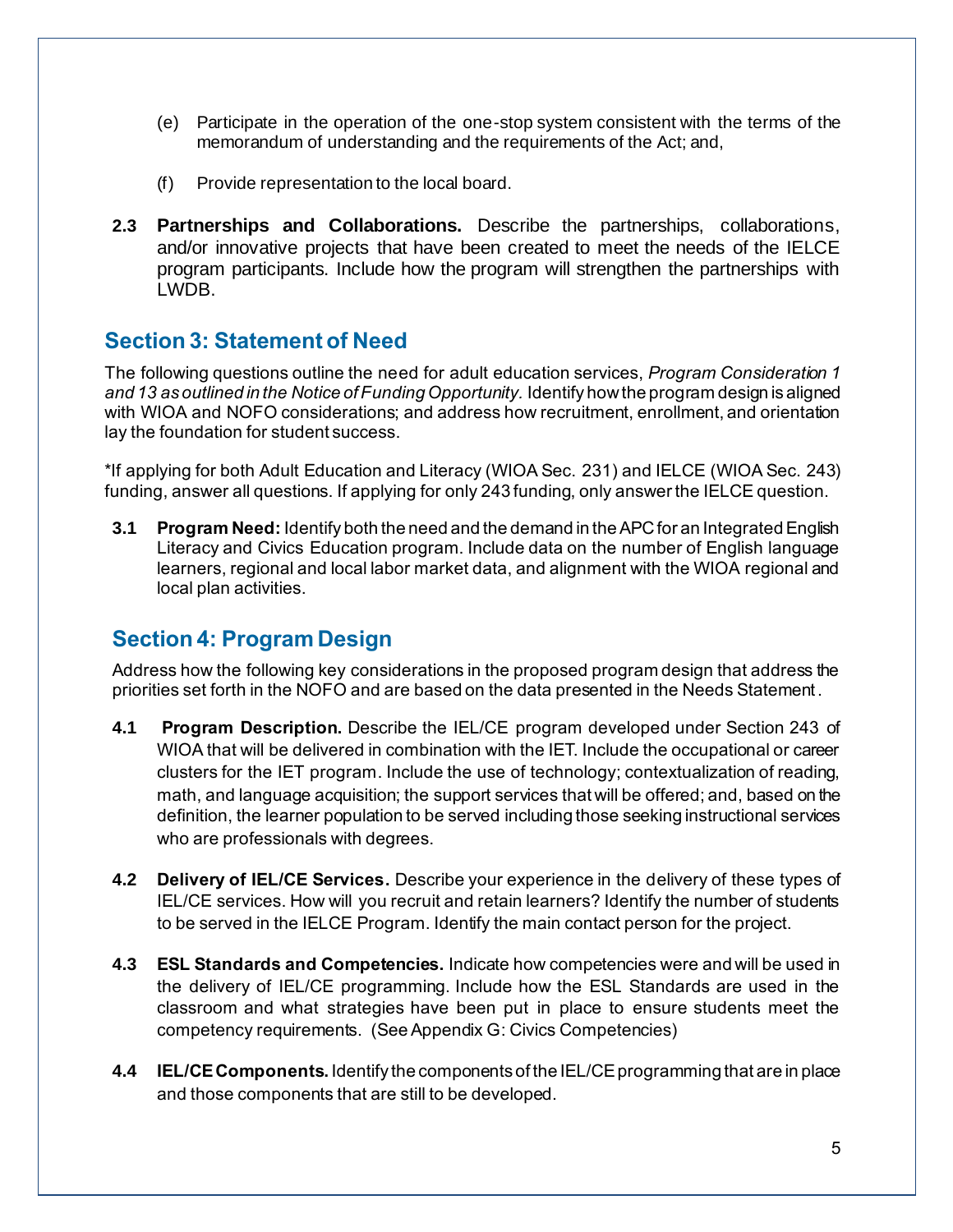# <span id="page-5-0"></span>**Section 5: Recruitment and Retention**

Develop a clear recruitment strategy with specific outcomes that ensures students are recruited and retained in the IELCE program.

- **5.1 Recruitment.** Describe a clear student recruitment strategy with timelines, objectives, and evaluation methods.
- **5.2 Institutional/Organizational Support.** Indicate how your institution or organization will support services under this grant, including outreach and recruitment efforts.
- **5.3 Coordination with Core Partners.** Identify coordination efforts with WIOA core partners that will ensure potential students are informed about available education and services through access at the local one-stop center.
- **5.4 Diversity, Equity, and Inclusion.** Include how the recruitment strategies address Diversity, Equity, and Inclusion.
- **5.5 Enrollment Strategies.** Describe your enrollment strategies including the student orientation and intake process (i.e., career awareness, transitions to employment and postsecondary education, etc.). Explain what will be included in the orientation, who will conduct the orientation, and when it will occur. Include how virtual onboarding may occur. Discuss what a student should experience from the point of entry into the program through the first day of class. Include the information that will be provided to students regarding the following:
	- Student expectations, program policies and procedures as it relates to student intake, the registration and assessment process, student attendance, and support services
	- Identify the staff positions and their credentials responsible for conducting orientation.
- **5.6 Retention.** Describe your retention strategies. Explain the methods that will be used to retain students and how you will evaluate your retention efforts.
- **5.7 Delivery of IEL/CE Services.** Describe your experience in the delivery of these types of IEL/CE services. How will you recruit and retain learners? Identify the number of students to be served in the IELCE Program. Identify the main contact person for the project.

### <span id="page-5-1"></span>**Section 6: Instruction and Assessment**

Identify how instruction will lead to expected performance outcomes, how the assessment practices will be used to guide continuous improvement, and address past effectiveness in adult education. Outline your instructional practices and address each of the required key considerations. Include your goals and specify how you will reach the required NRS Targets for Educational Functioning Levels.

- **6.1 Assessment Policy.** Explain your Assessment Policy by addressing each of the following points. Refer to the ICCB Adult Education Provider Manual's section on Assessment.
	- All students are required to be assessed with an ICCB-approved assessment based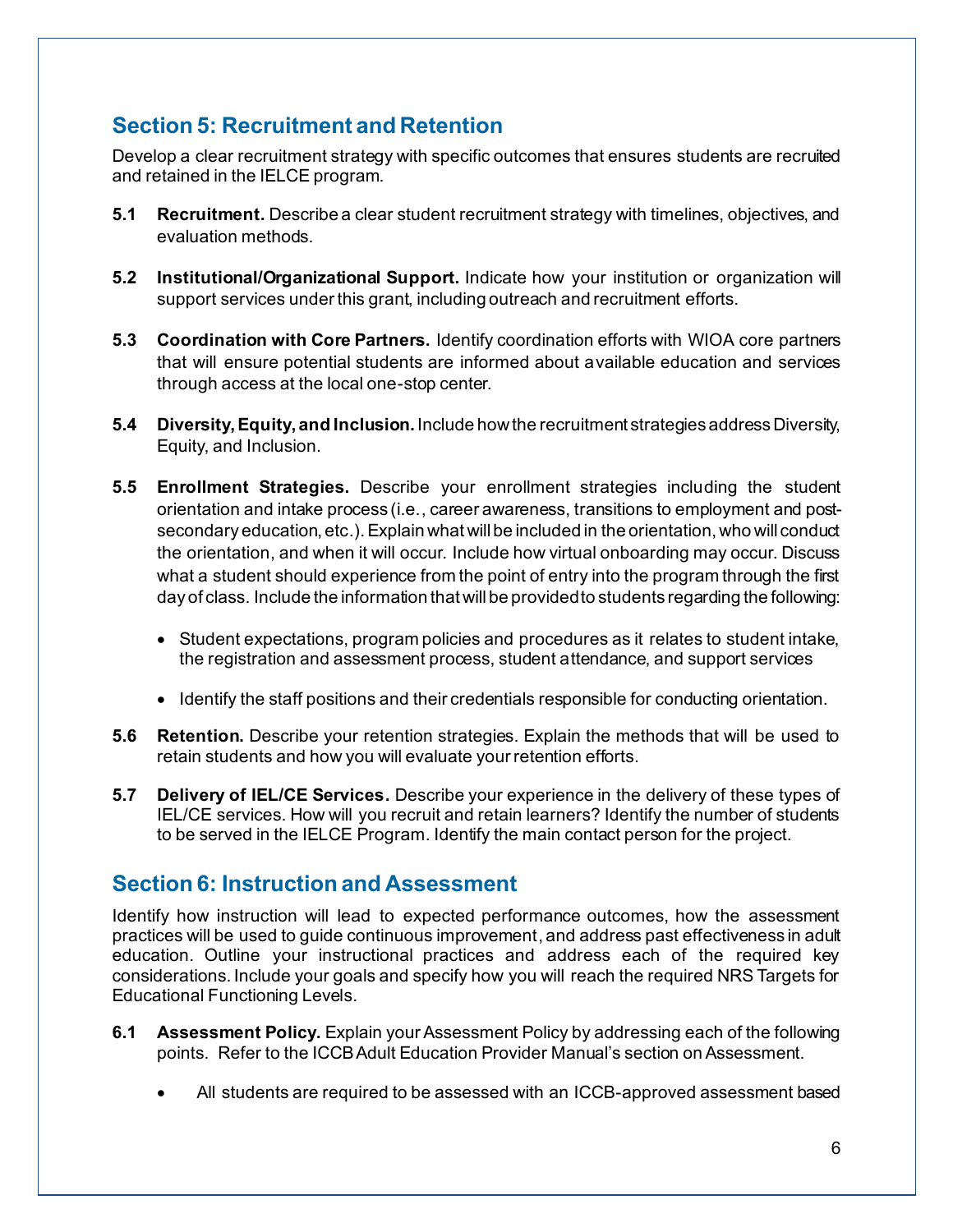on the student's enrollment type. Students enrolled in Vocational only or Foreign Language GED<sup>®</sup> only are the two exceptions to this requirement. (Federal and State Policy). What is your program's assessment policy for ABE/ASE Students?

- Current assessments for ELA include the BEST Literacy, BEST Plus 2.0, and the CASAS. (Federal and State Policy) What is your program's ELA assessment policy?
- Staff must be properly trained, and all official assessments used for student placement must be approved by ICCB. (Federal and State Policy). What professional development activities do assessment staff participate in during the program year?
- In order for results to be claimed, post-testing must be conducted within time frames established by the test publishers (Federal Policy), and programs must ensure that students are administered alternating forms of the assessment as appropriate. (Federal Policy) What is your program's policy regarding pre- and post-test scheduling?
- Any testing accommodations for assessing special populations must be within the guidelines established by the test publisher. (Federal Policy) What are your program's policies regarding special populations assessment?
- **6.2 ESL Standards and Competencies.** Indicate how competencies will be used in the delivery of IEL/CE programming. Include how the ESL Standards are used in the classroom and what strategies have been put in place to ensure students meet the competency requirements. See the Civics Competencies in the Adult Education Provider Manual.
- **6.3 Transitions**: Indicate how the applicant proposes to connect IEL/CE instruction with postsecondary education/training, employment, and the workforce system including the local one-stop system. Indicate the instructional practices and activities that will be used based on research and how the program will ensure instructors have the training to provide instruction in the IEL/CE program.

# <span id="page-6-0"></span>**Section 7: Contextualized Instruction, Bridge and IET Programs**

Discuss how the contextualized instruction, Bridge and IET programs will lead to measurable skill gains, credential attainment, and success of other performance measures identified in Section 7 of the Notice of Funding Opportunity.

- **7.1 IntegratedEducation and Training.**Describe how Integrated Education and Training (IET) options are incorporated into the IEL/CE program. Indicate how the applicant will ensure all components are provided and available to the students. Explain how you will use the IECLE toolkits located at [https://www.iccb.org/iccb/wp](https://www.iccb.org/iccb/wp-content/docs/adulted/IL_IELCE_Tool_Kit.pdf)[content/docs/adulted/IL\\_IELCE\\_Tool\\_Kit.pdf](https://www.iccb.org/iccb/wp-content/docs/adulted/IL_IELCE_Tool_Kit.pdf).
- **7.2 Transitions**. Indicate how the applicant proposes to connect IEL/CE instruction with postsecondary education/training, employment, and the workforce system including the local one-stop system. Indicate the instructional practices and activities that will be used based on research and how the program will ensure instructors have the training to provide instruction in the IEL/CE program.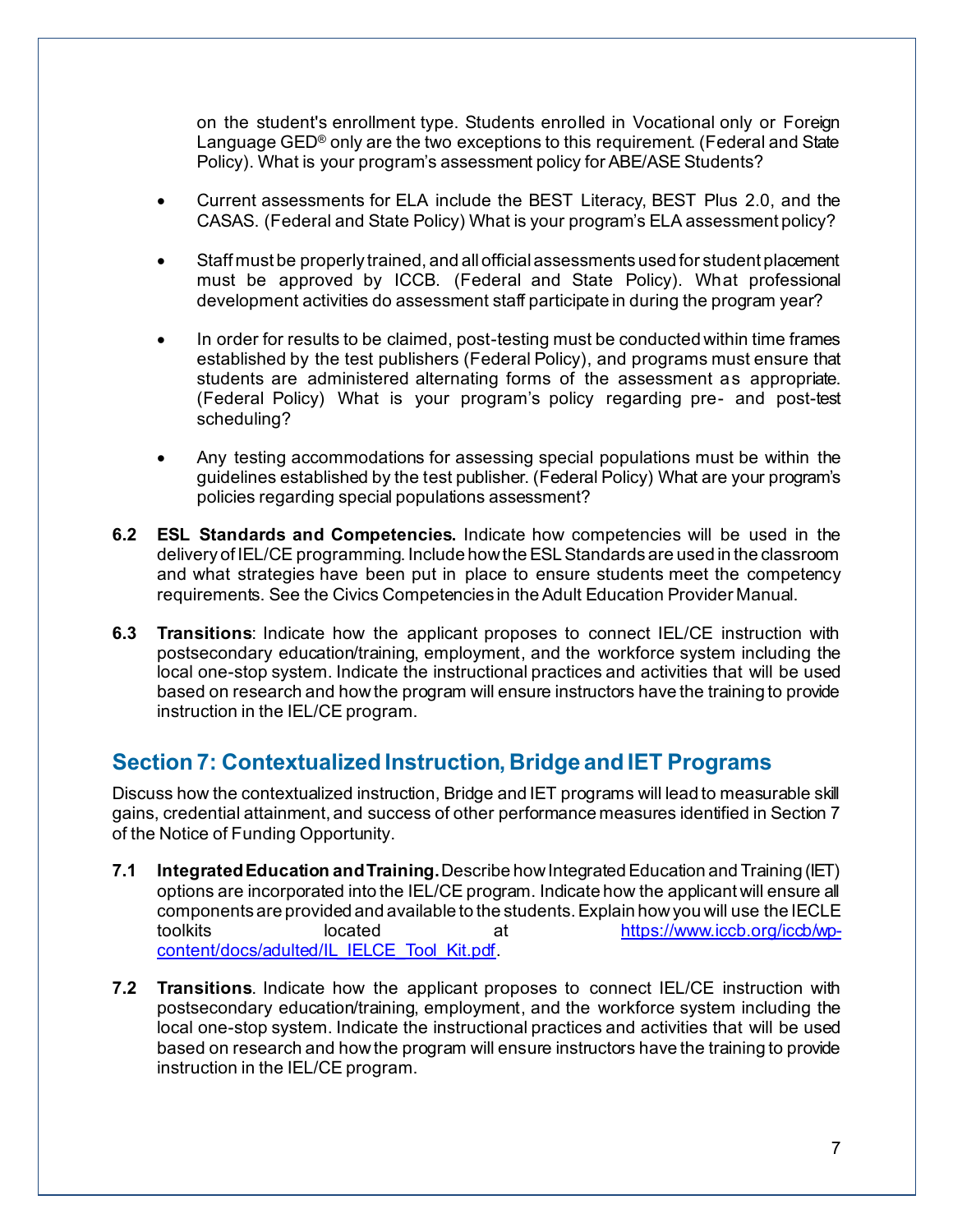# <span id="page-7-0"></span>**Section 8: Data and Monitoring**

Discuss how quality data will be used to guide continuous improvement.

- **8.1 Data Driven Decisions.** Discuss how data will be used to monitor program and student outcomes and drive continuous improvement. Identify the staff positions involved and the process and actions that will be conducted on an ongoing basis to review and monitor program data. Indicate specific timeframes when these reviews will occur.
- **8.2 Evaluate Effectiveness.** Describe how this process and the data will be used to inform programmatic decisions and evaluate effectiveness.
- **8.3 Processes.** Describe the process for how data will move through the program to ensure timely data entry and effective monitoring of program performance and outcomes. Indicate specific timeframes that will be adhered to between intake, enrollment and attendance, and that data being entered in the data system. Describe how this process will unfold to ensure that all data for a month is entered by the 15th of the next month.
- **8.4 Data Analysis.** Describe how your program will ensure that data analysis is conducted on a regular basis to ensure alignment with state targets. Include how programs staff will disaggregate data to identify inequities and develop strategies to advance equity.
- **8.5 Data Validity, Accuracy, and Integrity.** Explain how the program will ensure the validity, accuracy, and integrity of the data produced by the program.
- **8.6 Level Completion and Post-testing.** Describe the process within the program that will ensure level completion targets are achieved. Specifically address how the program will ensure post-testing is done within the Test Publisher's guidelines and that instruction is of sufficient quality, intensity, and duration to ensure student success.
- **8.7 Follow-up Measures.** Based on the applicable population for each of the core outcome measures, specifically address the methods and strategies that will be used by the program to help ensure students placed in the follow-up measures will be successful.

# <span id="page-7-1"></span>**Section 9: Support and Service Integration**

Student support services are a crucial component in ensuring students are successful in meeting their individual goals such as improving literacy levels and transitioning to postsecondary education and employment. Programs should provide comprehensive student support to reduce personal barriers to retention and accelerate smooth transitions within and between educational/training providers and into the workforce.

**9.1 Support Services.** Copy the chart in your narrative and then complete. Indicate the support services activities to be provided to students. Indicate the funding source that will be used to provide these services. If both Adult Education and Literacy Funds and Other Sources will be used, indicate each in the column by inserting an "X". If the services are not provided, indicate N/A. Refer to Appendix A: Allowable Activities Definitions.

| <b>Support Services Activity</b> | CCB AEL Funded   Funded | <b>Funded by Other</b> |
|----------------------------------|-------------------------|------------------------|
|                                  |                         |                        |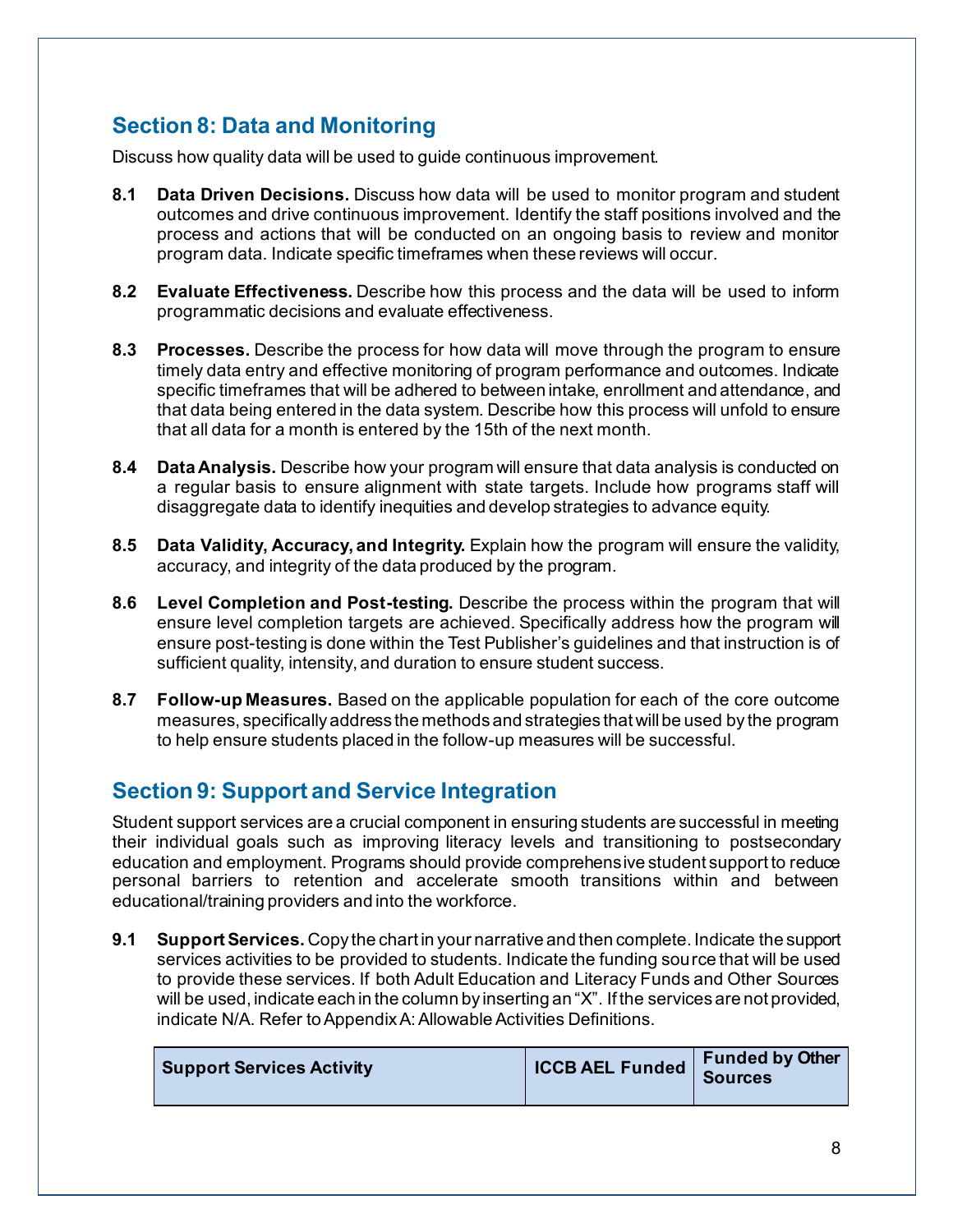| <b>Social Work Services</b>                |  |
|--------------------------------------------|--|
| Career Counseling and Transition Services. |  |
| Assistive and Adaptive Equipment           |  |
| <b>Student Transportation</b>              |  |
| <b>Childcare Services</b>                  |  |
| <b>Voluntary Literacy Services</b>         |  |
| <b>Family Literacy Services</b>            |  |
| <b>Assessment and Testing</b>              |  |
| <b>Guidance Services</b>                   |  |

- **9.2 Staff for Support Services.** Describe each Support Service that will be provided and who (by position and/or agency) will provide the services. Include the type of support services offered at a distance for distance learning students.
- **9.3 Assess Student's Needs.** Describe how the program will assess the student's need for these services.
- **9.4 Coordination of Services.** Describe how services will be coordinated with other stakeholders including WIOA core and required partners in order to transition students to post-secondary education and employment.
- **9.5 Service Evaluation.** Indicate how these services will be evaluated to determine effectiveness. Based on these evaluations, outline how the program will modify the services when needed.

#### <span id="page-8-0"></span>**Section 10: Professional Development**

Outline your institution's Professional Development Plan and discuss how your plan will ensure the professional development is connected to the ICCB priorities identified in the Notice of Funding.

- **10.1 Professional Development Plans.** Provide an overview of your professional development plans. Identify who is involved in creating, implementing, and assessing the plan's effectiveness.
- **10.2 Increased Student Outcomes.** Describe how the professional development will lead to increased measurable skill gains, transitions to postsecondary education, and credential attainment in adult learners.
- **10.3 Using Data.** Discuss how you will use program data to drive professional development and continuous improvement.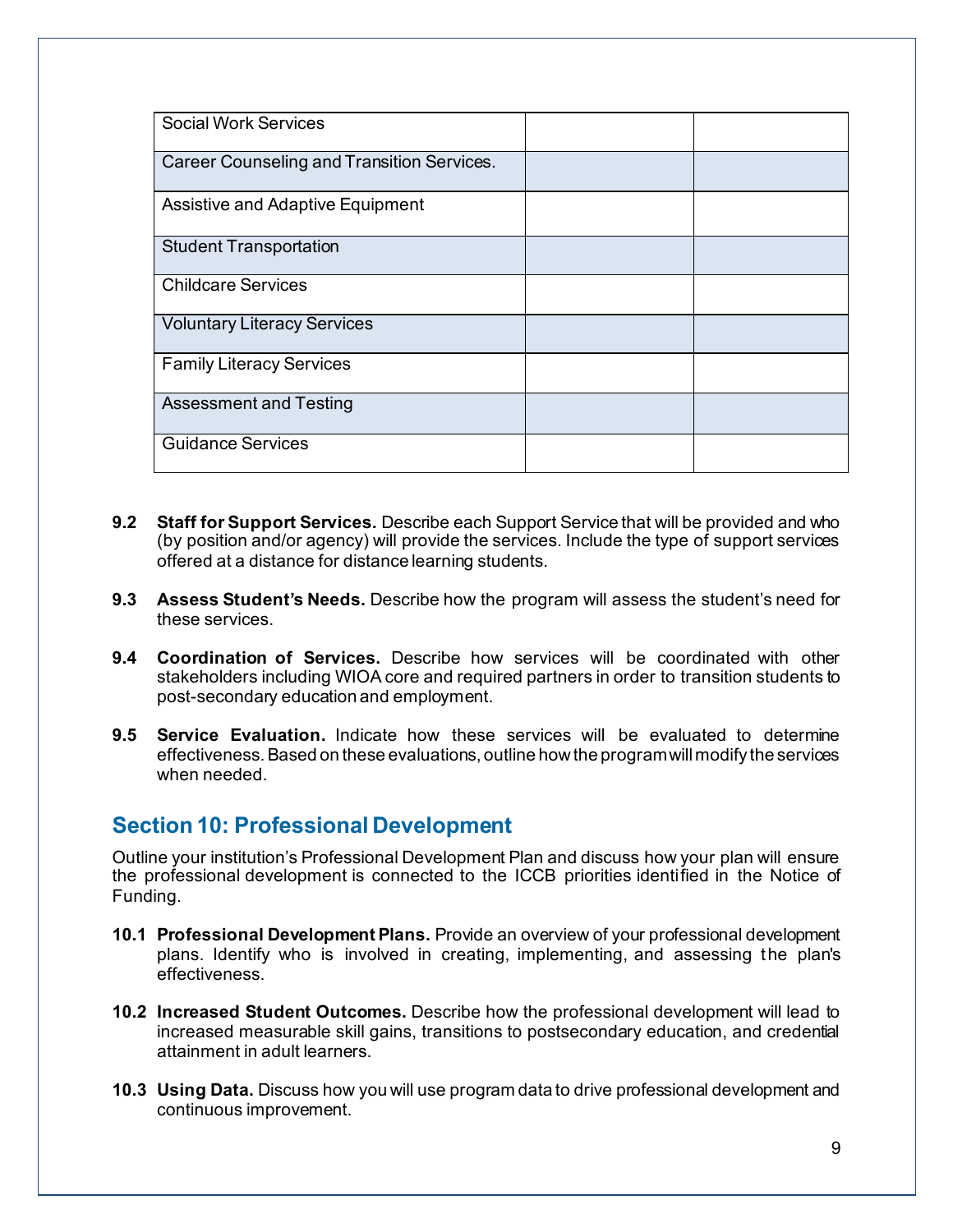- **10.4 Trained Staff**. Identify how the applicant will ensure the program has well trained staff including instructors, administrators, counselors, data staff, etc.
- **10.5** "**Other" Professional Development.** If professional development is offered by an organization other than the Professional Development Network, discuss what that professional development will cover, the credentials of the person or persons providing the training, and how the PD is aligned with the Illinois Content Standards and WIOA expectations.
- **10.6 Transference of Learning.** Discuss the process used to ensure the transference of learning from professional development into practice.
- **10.7 Standards Proficient Instructors.** Describe your plan to ensure that instructors participate in Standards Proficient Training for your ABE/ASE/ESL teachers. Identify the total number of program instructors, the number of instructors that have completed Standards Proficient Training, the number of dedicated content specialists, and the number of Master Teachers in each content area. Programs are required to develop specialists as applicable in the areas of assessment, math, Language Arts (reading, writing), ESL/ELA, Special Learning Needs, and transitions to serve on programmatic instructional teams through Standard Proficient Training offered through the Professional Development Network (PDN). (State Policy)
- **10.8 Professional Development Needs.** Address any professional development needs or key areas that would aid your program in achieving the objectives in the Adult Education Program.

| 10.9 Professional Development Chart. Complete the following chart. Use Appendix C: |  |  |  |  |
|------------------------------------------------------------------------------------|--|--|--|--|
| Professional Development Key Terms.                                                |  |  |  |  |

| <b>Topic Area</b>                                | <b>Expected</b><br><b>Number of</b><br><b>Staff members</b><br>to participate. | <b>Expected Number of</b><br><b>Staff members to</b><br><b>Participate in Standards</b><br><b>Proficient, Specialist,</b><br>and Master Teacher | <b>Number of</b><br><b>Agency</b><br><b>Admin Staff</b> | <b>Number of</b><br><b>Agency</b><br><b>Support</b><br><b>Staff</b> | <b>Number of</b><br><b>Agency</b><br><b>Instructors</b> |
|--------------------------------------------------|--------------------------------------------------------------------------------|-------------------------------------------------------------------------------------------------------------------------------------------------|---------------------------------------------------------|---------------------------------------------------------------------|---------------------------------------------------------|
| <b>ADA Coordinator</b>                           |                                                                                |                                                                                                                                                 |                                                         |                                                                     |                                                         |
| <b>Administrator Training</b>                    |                                                                                |                                                                                                                                                 |                                                         |                                                                     |                                                         |
| <b>ABE/ASE Standards</b><br>Proficient           |                                                                                |                                                                                                                                                 |                                                         |                                                                     |                                                         |
| <b>ABE/ASE Specialist</b><br>Training            |                                                                                |                                                                                                                                                 |                                                         |                                                                     |                                                         |
| <b>ABE/ASE Master</b><br><b>Teacher Training</b> |                                                                                |                                                                                                                                                 |                                                         |                                                                     |                                                         |